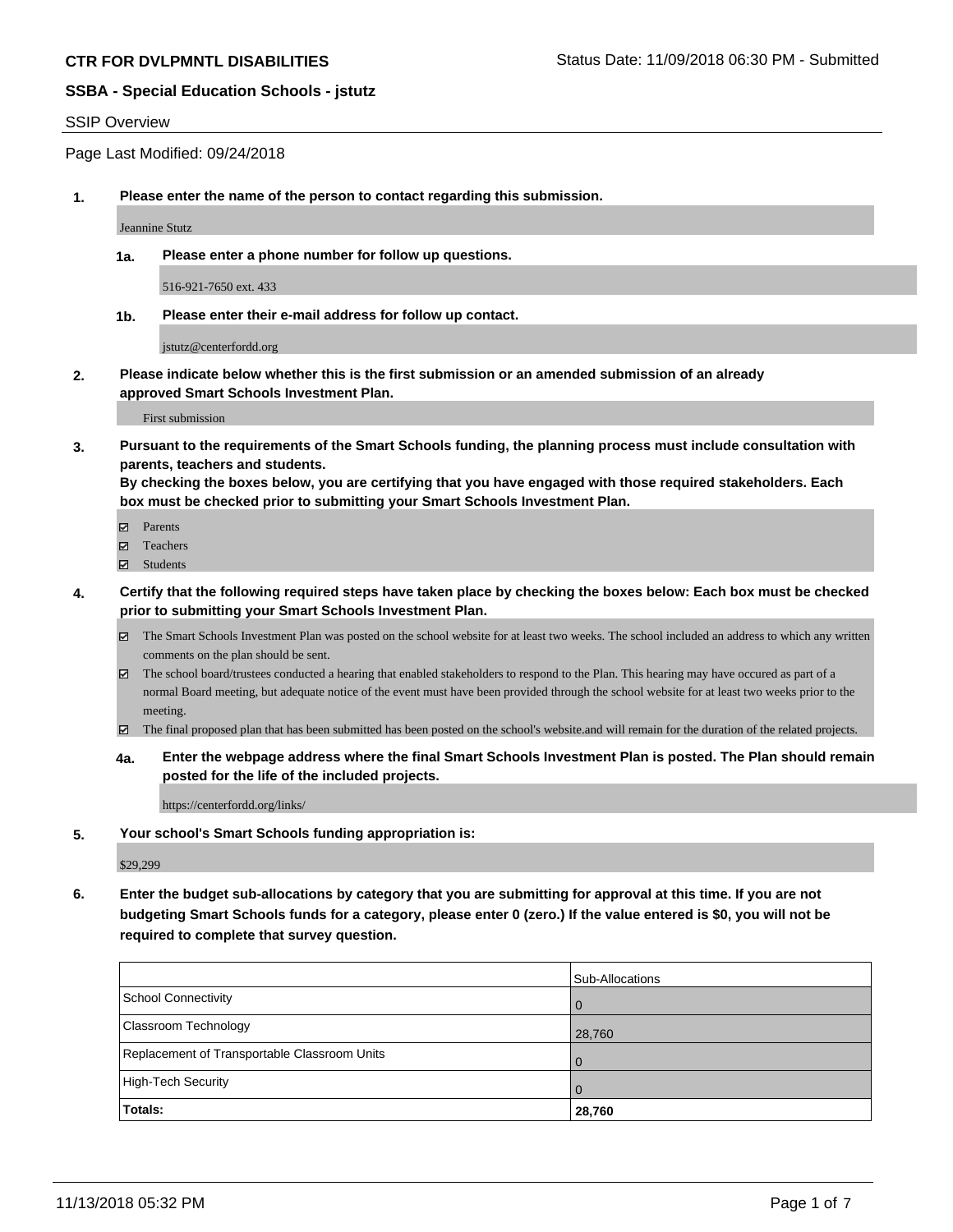#### School Connectivity

Page Last Modified: 09/24/2018

**1. Describe how you intend to use Smart Schools funds for high-speed broadband and/or wireless connectivity projects in school buildings.**

(No Response)

**2. Describe how the school plans to use digital connectivity and technology to improve teaching and learning.**

(No Response)

**3. Does your School Connectivity project require new construction or substantially altered space and result in capitalized cost in excess of \$100,000?**

(No Response)

**4. If you are submitting an allocation for School Connectivity complete this table.**

**Note that the calculated Total at the bottom of the table must equal the Total allocation for this category that you entered in the SSIP Overview overall budget.** 

|                                            | Sub-Allocation |
|--------------------------------------------|----------------|
| Network/Access Costs                       | $\overline{0}$ |
| <b>Outside Plant Costs</b>                 | $\overline{0}$ |
| School Internal Connections and Components | $\overline{0}$ |
| <b>Professional Services</b>               | $\Omega$       |
| Testing                                    | $\overline{0}$ |
| <b>Other Upfront Costs</b>                 | $\overline{0}$ |
| <b>Other Costs</b>                         | $\Omega$       |
| Totals:                                    | 0              |

**5. Please detail the type, quantity, per unit cost and total cost of the eligible items under each sub-category. This is especially important for any expenditures listed under the "Other" category. All expenditures must be eligible for tax-exempt financing to be reimbursed with Smart Schools funds. Sufficient detail must be provided so that we can verify this is the case. If you have any questions, please contact us directly through smartschools@nysed.gov. Add rows under each sub-category for additional items, as needed.**

| Select the allowable expenditure | Item to be purchased | Quantity      | Cost per Item | Total Cost    |
|----------------------------------|----------------------|---------------|---------------|---------------|
| type.                            |                      |               |               |               |
| Repeat to add another item under |                      |               |               |               |
| each type.                       |                      |               |               |               |
| (No Response)                    | (No Response)        | (No Response) | (No Response) | (No Response) |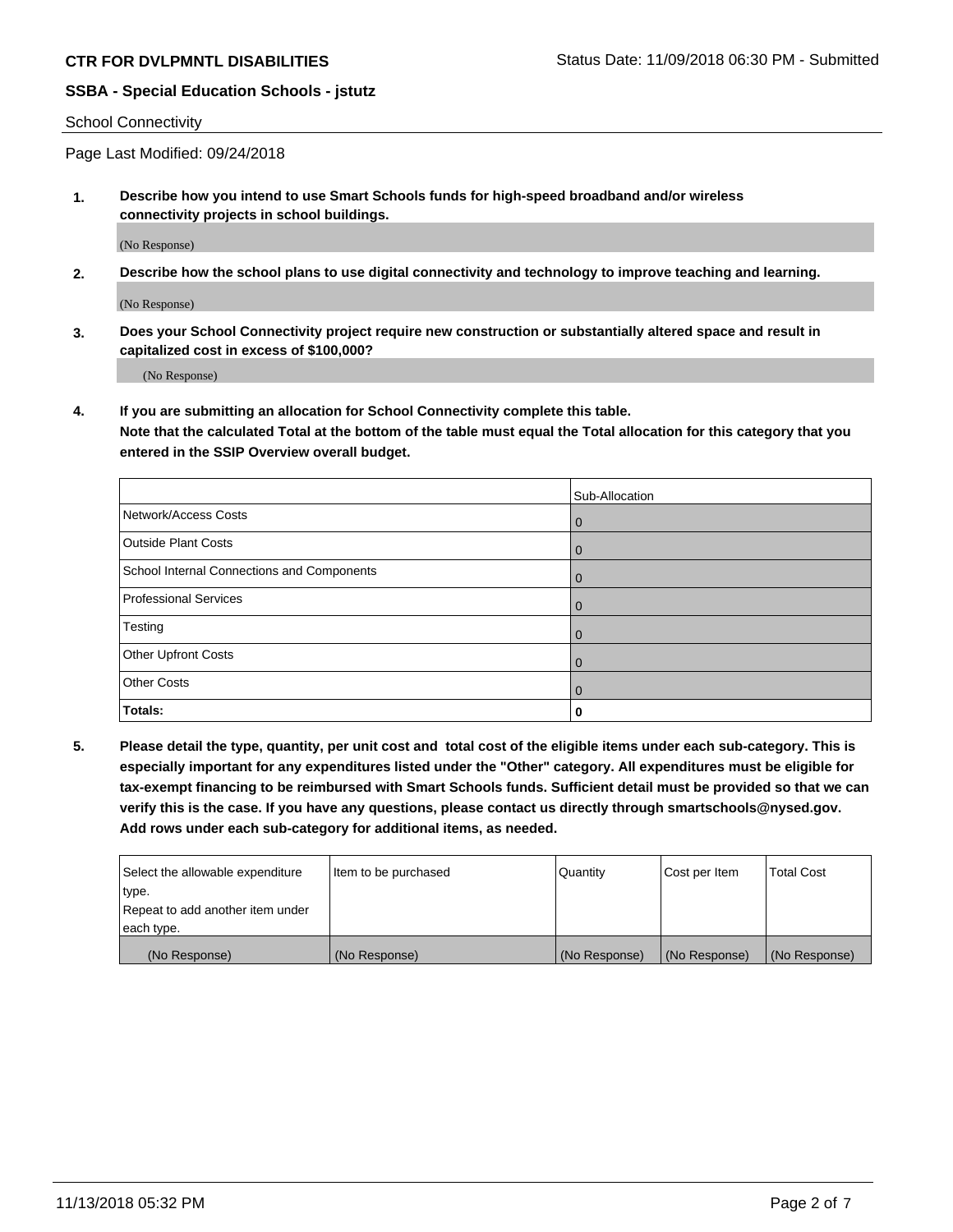Classroom Learning Technology Equipment (Devices)

Page Last Modified: 09/24/2018

#### **1. Describe the devices you intend to purchase and their compatibility with existing or planned platforms or systems.**

#### **Description of Learning Devices and their Compatibility with Existing Platforms:**

The Center for Developmental Disabilities is looking to expand current practices in place and as such are looking to acquire like devices compatible in manufacture and identical in purpose and use. We currently employ Apple iPads and Dell desktop computers for the students' use, giving them experience in the variety of possible devices they will be using throughout their lives. We currently have a Smart Board of the same manufacture and it is well used by the students in everyday learning activities.

| <b>Expenditure Type</b>              | Items to be Purchased                                                                      |  |  |
|--------------------------------------|--------------------------------------------------------------------------------------------|--|--|
| Interactive Whiteboard               | Sharp Aquos 70" interactive Whiteboard                                                     |  |  |
| Desktop Computers                    | Dell Optiplex 3050 computer with 3 year extended warranty, 3 year Pro<br>Support and stand |  |  |
| <b>Tablet Computers</b>              | Apple iPad Wi-Fi 128 GB Space Gray- MR7J2LL/A                                              |  |  |
| <b>Other Costs-Tablet Cases</b>      | Otterbox iPad Defender Series Case 77-55876                                                |  |  |
| <b>Other-Tablet Charging Station</b> | Luxor Tablet Charging Cart LUX-lltm30-b                                                    |  |  |
| Other-Tablet Wireless Keyboards      | Logitech Keyboard-HL6Y2VC/A                                                                |  |  |

## **2. Describe how the proposed technology purchases will improve teaching and learning inside or outside of the classroom.**

#### **Description of Improvement to Teaching and Learning:**

The Center for Developmental Disabilities is committed to its mission of helping children and adults with differing abilities achieve their dreams by overcoming barriers to living, working, learning and enjoying recreational opportunities in the community of their choice. The purchase of Classroom Learning Technology Equipment will expand student learning through a platform that is highly motivating to students.

- Students will use tablet computers that are allocated to classrooms to:
- reinforce IEP goals related to academic achievement, social development and the acquisition of daily living skills.
- engage in social interactions with their peers through recreational games.
- improve fine motor dexterity.
- improve expressive communication.
- access the Unique Curriculum individually to enhance acquisition of functional academic skills.
- Students will use desktop computers in the Media Center to:
- reinforce IEP goals related to research, typing, expressive communication, and career awareness.
- improve fine motor dexterity and typing skills.
- Students will use tablet computers in the Media Center to:
- reinforce IEP goals related to academic achievement, social development and the acquisition of daily living skills.
- engage in social interactions with their peers through recreational games.
- improve fine motor dexterity.
- improve expressive communication.
- access the Unique Curriculum individually to enhance acquisition of functional academic skills.
- reinforce IEP goals related to research, typing, expressive communication, and career awareness.
- Teachers will use the Interactive Whiteboard in the Media Center to:
- present differentiated lessons focusing on the acquisition of functional academic skills, computer research skills, and career awareness skills.
- present group lessons from the Unique Curriculum.
- **3. To ensure the sustainability of technology purchases made with Smart Schools funds, schools must have a plan to maintain and support technology purchases reimbursed with Smart Schools funds. This sustainability plan should support recurring costs of use that are ineligible for Smart Schools funding such as device maintenance, technical support, Internet and wireless fees, maintenance of hotspots, staff professional development, building maintenance and the replacement of incidental items.**

 $\boxtimes$  By checking this box, you certify that the school has a sustainability plan as described above.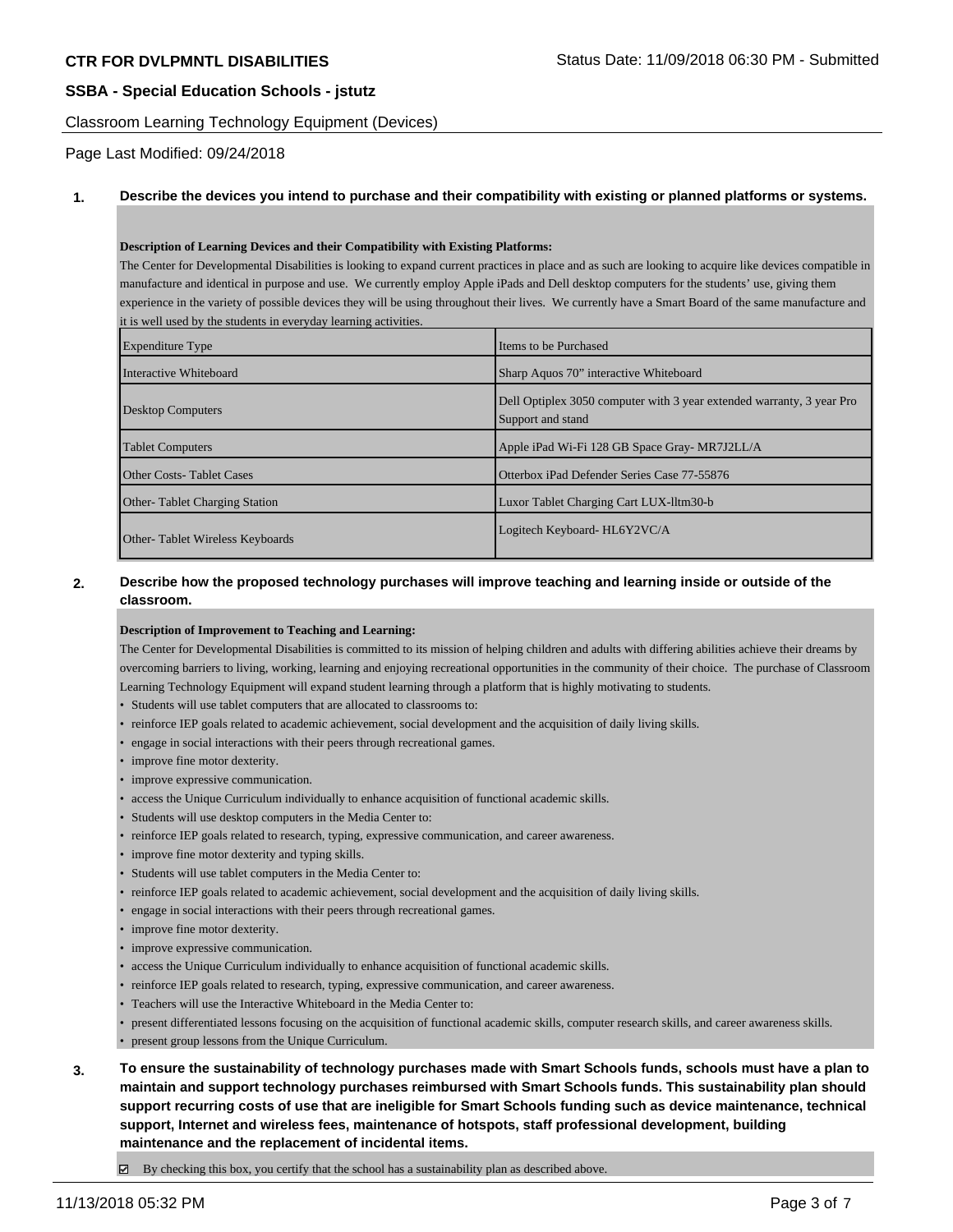#### Classroom Learning Technology Equipment (Devices)

Page Last Modified: 09/24/2018

**4. Schools must ensure that devices purchased with Smart Schools funds will be distributed, prepared for use, maintained and supported appropriately. Schools must maintain detailed device inventories in accordance with generally accepted accounting principles.**

By checking this box, you certify that the school has a distribution and inventory management plan and system in place.

- **5. Schools must contact the SUNY/CUNY teacher preparation program that supplies the largest number of the its new teachers to request advice on innovative uses and best practices at the intersection of pedagogy and educational technology.**
	- By checking this box, you certify that you have contacted the SUNY/CUNY teacher preparation program that supplies the largest number of your new teachers to request advice on these issues.
	- **5a. Please enter the name of the SUNY or CUNY Institution that you contacted.**

Queens College

**5b. Enter the primary Institution phone number.**

718-997-5220

**5c. Enter the name of the contact person with whom you consulted and/or will be collaborating with on innovative uses of technology and best practices.**

Craig Michaels/Division of Education

**6. If you are submitting an allocation for Classroom Educational Technology, complete this table.**

**Note that the calculated Total at the bottom of the table must equal the Total allocation for this category that you entered in the SSIP Overview overall budget.**

|                          | Sub-Allocation |
|--------------------------|----------------|
| Interactive Whiteboards  | 5,125          |
| Computer Servers         | $\Omega$       |
| <b>Desktop Computers</b> | 4,316          |
| <b>Laptop Computers</b>  | (No Response)  |
| <b>Tablet Computers</b>  | 15,120         |
| <b>Other Costs</b>       | 4,199          |
| Totals:                  | 28,760         |

**7. Please detail the type, quantity, per unit cost and total cost of the eligible items under each sub-category. This is especially important for any expenditures listed under the "Other" category. All expenditures must be capital bond eligible to be reimbursed with Smart Schools funds. If you have any questions, please contact us directly through smartschools@nysed.gov.**

**Add rows under each sub-category for additional items, as needed.**

| Select the allowable expenditure<br>type. | Item to be purchased   | Quantity | Cost per Item | <b>Total Cost</b> |
|-------------------------------------------|------------------------|----------|---------------|-------------------|
| Repeat to add another item under          |                        |          |               |                   |
| each type.                                |                        |          |               |                   |
| Interactive Whiteboards                   | Sharp 70               |          | 5,125         | 5,125             |
| <b>Desktop Computers</b>                  | Dell Optiplex 3050     | 5        | 863           | 4,316             |
| <b>Tablet Computers</b>                   | Apple Ipad Wi-Fi 128GB | 36       | 420           | 15,120            |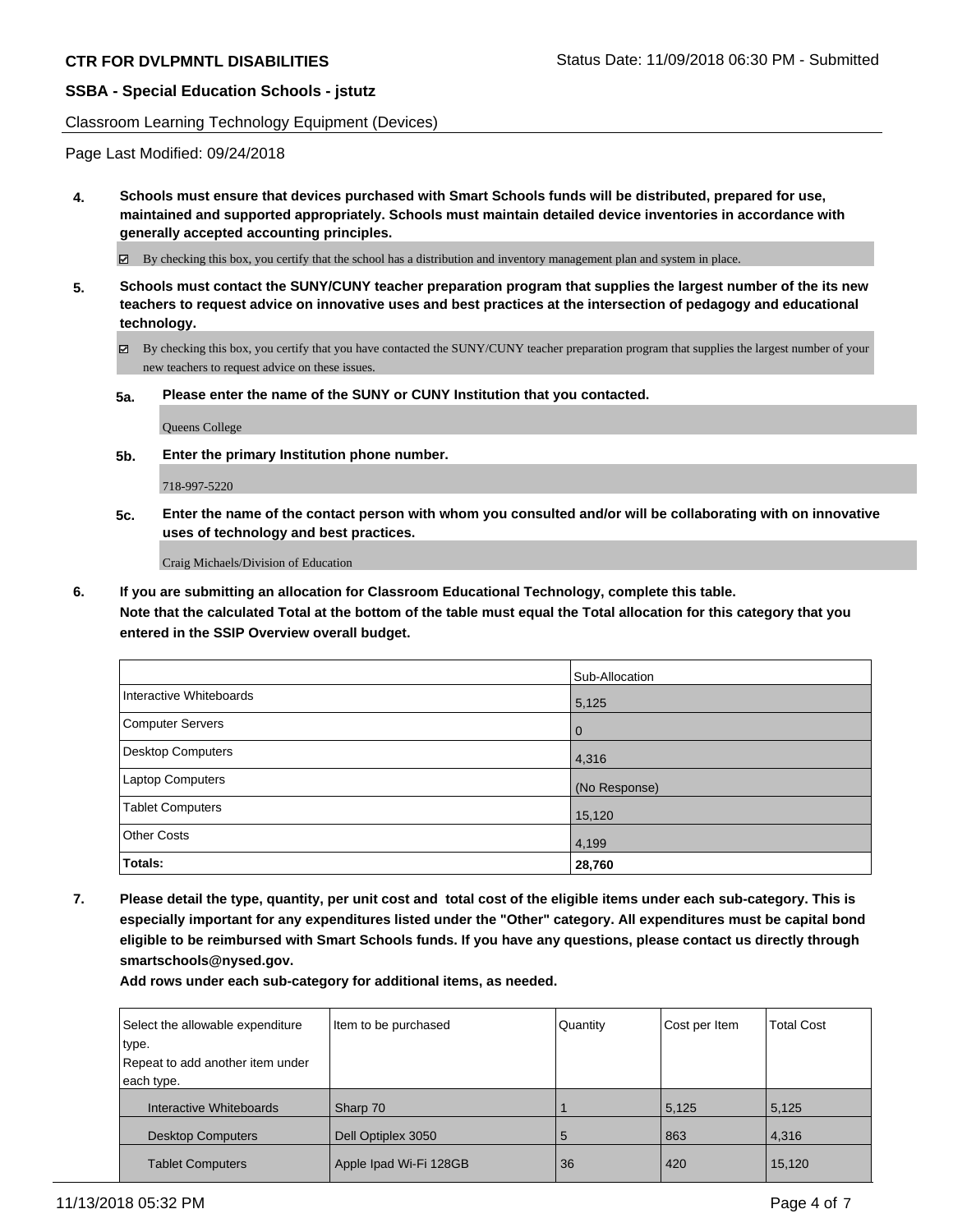# Classroom Learning Technology Equipment (Devices)

## Page Last Modified: 09/24/2018

| Select the allowable expenditure | Item to be purchased        | Quantity | Cost per Item | <b>Total Cost</b> |
|----------------------------------|-----------------------------|----------|---------------|-------------------|
| type.                            |                             |          |               |                   |
| Repeat to add another item under |                             |          |               |                   |
| each type.                       |                             |          |               |                   |
| <b>Other Costs</b>               | Otterbox Ipad cases         | 36       | 46            | 1,656             |
| <b>Other Costs</b>               | Tablet charging station     |          | 461           | 923               |
| <b>Other Costs</b>               | Logitech wireless Keyboards | 18       | 90            | 1,620             |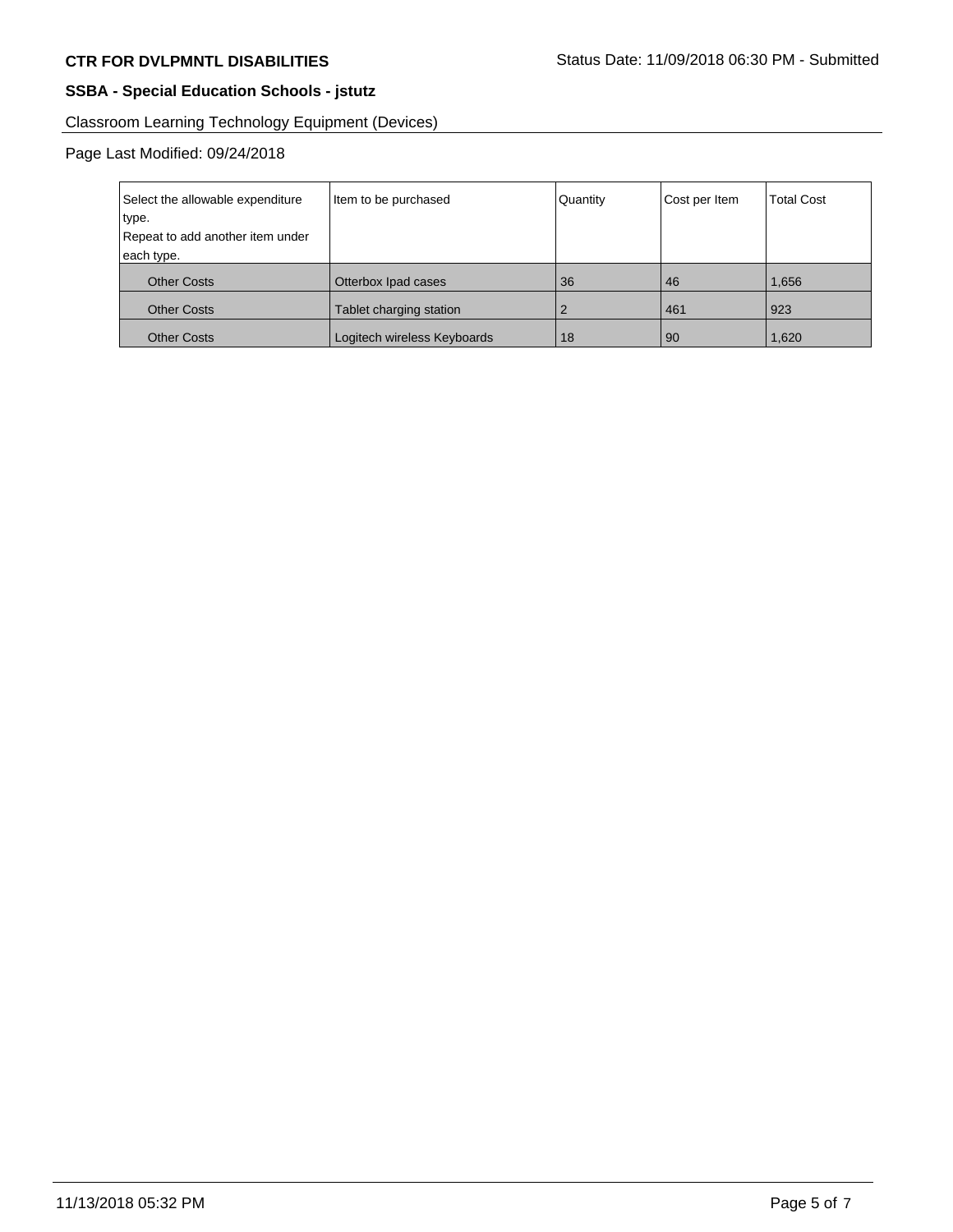Replace/Modernize Transportable Classrooms

Page Last Modified: 09/05/2018

**1. Describe the school's plan to construct, enhance or modernize education facilities to provide high-quality instructional space by replacing transportable classrooms.**

(No Response)

**2. Does your Classroom Trailer project require new construction or substantially altered space and result in capitalized cost in excess of \$100,000?**

No

**3. If you have made an allocation for Replace Transportable Classrooms, complete this table. Note that the calculated Total at the bottom of the table must equal the Total allocation for this category that you entered in the SSIP Overview overall budget.**

|                                                | Sub-Allocation |
|------------------------------------------------|----------------|
| Construct New Instructional Space              |                |
| Enhance/Modernize Existing Instructional Space |                |
| <b>Other Costs</b>                             |                |
| Totals:                                        | 0              |

**4. Please detail the type, quantity, per unit cost and total cost of the eligible items under each sub-category. This is especially important for any expenditures listed under the "Other" category. All expenditures must be capital bond eligible to be reimbursed with Smart Schools funds. If you have any questions, please contact us directly through smartschools@nysed.gov.**

**Add rows under each sub-category for additional items, as needed.**

| Select the allowable expenditure | Item to be purchased | Quantity      | Cost per Item | <b>Total Cost</b> |
|----------------------------------|----------------------|---------------|---------------|-------------------|
| type.                            |                      |               |               |                   |
| Repeat to add another item under |                      |               |               |                   |
| each type.                       |                      |               |               |                   |
| (No Response)                    | (No Response)        | (No Response) | (No Response) | (No Response)     |